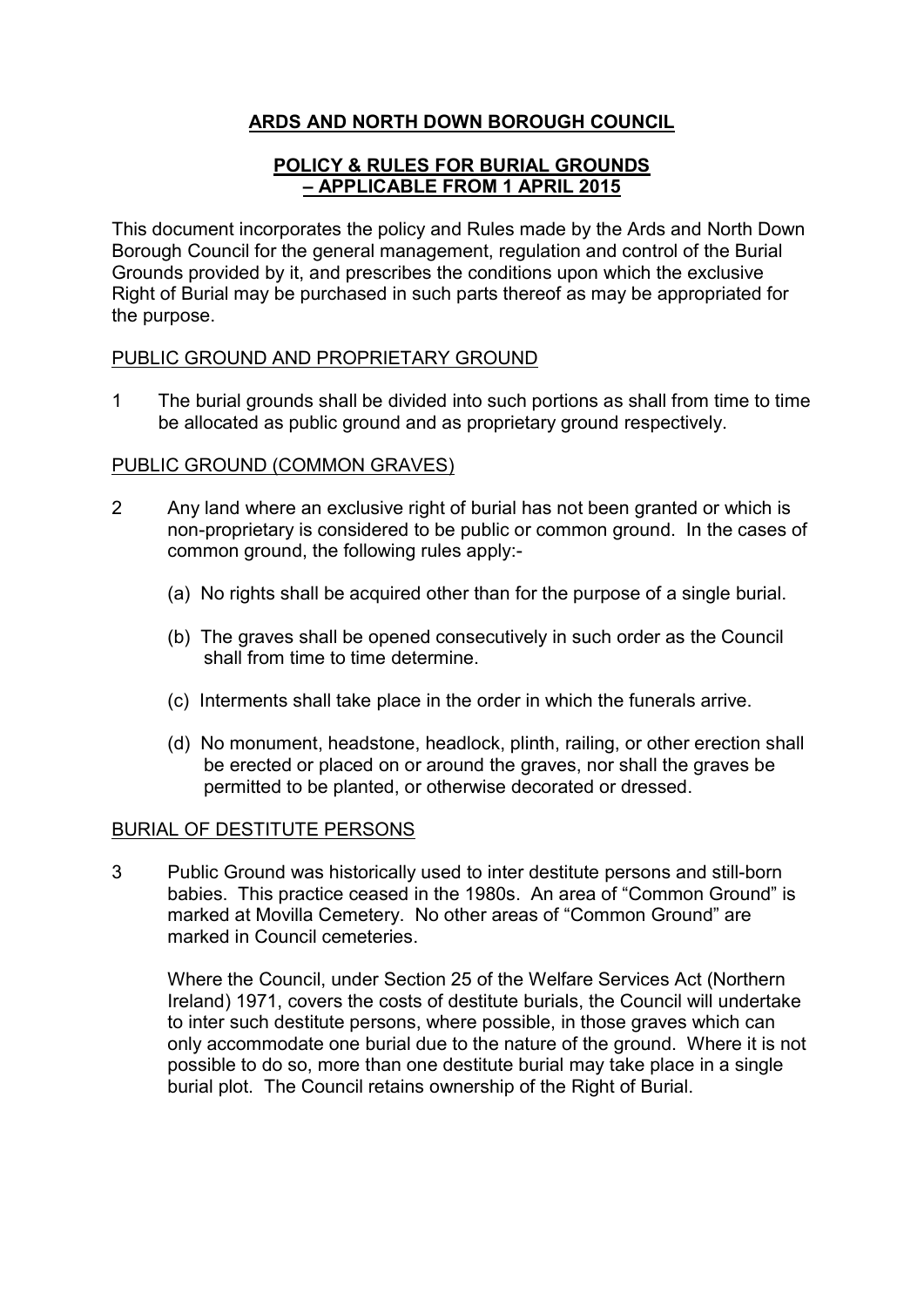# PROPRIETARY GROUND (PRIVATE GRAVES)

- 4 In the proprietary ground the exclusive right of burial in the several graves shall be granted in perpetuity to the purchasers thereof, their heirs and assigns, and shall confer upon the grantees, their heirs and assigns, the right to erect headstones or other memorials, subject to the conditions in that behalf hereinafter contained.
- 5 A person desiring to purchase the exclusive right of burial in a grave in the proprietary ground shall sign an application therefor, binding themselves, their heirs and assigns, to conform to all rules and regulations in force or thereafter to be made by the Ards Borough Council for the regulation, management and control of the Burial Grounds and upon payment of the prescribed charge for the grave. The Grant under the Seal of the Council shall be issued to the purchaser in due course.
- 6 An entry of the date of each grant of a right of burial in the proprietary ground, and of the purchaser's name and residence, the amount of the purchase money, the number on the plan of the grave, the section of the ground in which the right of burial has been purchased, shall, upon the execution of each such grant, be made in the Register. The Register may be perused at all reasonable times by a grantee or assignee of any such right.
- 7 The right of burial in more than four graves shall not be sold to, nor vested in, any person; and no sub-division of any lot purchased shall take place without the written consent of the Council having been first obtained.
- 8 The Council may, as it sees fit, restrict the advance sale of rights of burial at any cemetery where limited capacity is identified or other circumstances exist which, in the Council's reasonable opinion, may adversely impact upon the availability of space.
- 9 The charges and fees for grants of the right of burial, and the opening, reopening, and closing graves, vaults, or other burial places, shall respectively be of the amount stated in the scale of charges, and no ground shall be opened or burial permitted until the charges and fees payable in respect thereof, and all sums due to the Council by the proprietor, shall have been paid.
- 10 One person only shall be registered as the proprietor of the right of burial.
- 11 No person claiming to be entitled to a right of burial in the proprietary ground under a transfer of bequest of such right, or as the heir-at-law of a proprietor dying intestate shall be entitled to have such a claim recognised, or the name of such person entered in the Register as proprietor thereof, until the transfer, duly stamped, or probate under which such person claims to be entitled, or particulars of the intestacy and succession and the grant made to the original proprietor shall have been produced to the Council, and such further or other evidence of the claim produced as the Council may require of the right thereto of the person so claiming. Upon production of such documents, particulars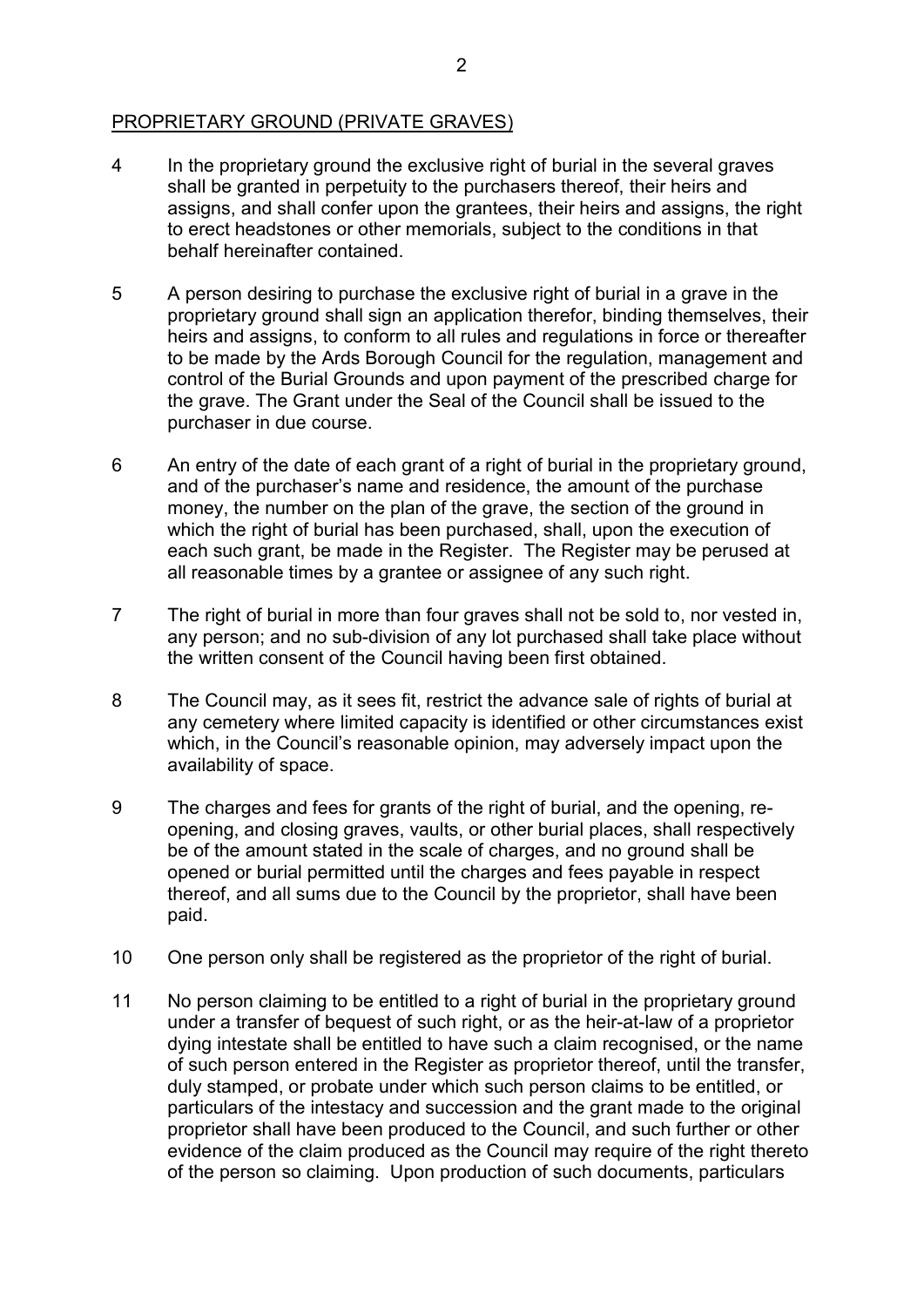and evidence, and the claim being duly proved to the reasonable satisfaction of the Council and upon payment by the claimant of the prescribed fee, an entry thereof shall be made in the Register. Until such entry shall be made, no right of burial shall be acquired under any such transfer, probate or intestacy.

12 If the registered proprietor of a right of burial in the proprietary ground shall prove, by statutory declaration or otherwise, to the satisfaction of the Council that he has lost his Grant, he shall be entitled, upon payment of the prescribed fee to receive a duplicate thereof, provided that if the original Grant should afterwards be discovered, the duplicate Grant shall not be considered to have any force or effect, and it shall be endorsed with a memorandum to that effect. The issue of a Duplicate Grant of Right of Burial will be recorded appropriately in the Council's Burial Records.

# OPENING OF GRAVES FOR INTERMENT

- 13 No grave in the proprietary ground wherein the exclusive right of burial shall have been granted shall be opened for interment except on the application in writing of the registered owner thereof, or of some person purporting to act on his behalf, and producing the Grant, as dictated by Regulations and these Rules.
- 14 A person requiring to have an interment made in any grave, whether in the public or proprietary ground, shall sign an application for that purpose, giving the following particulars for registration, namely:- the First name and Surname, date of burial, date of death, sex, age, religious persuasion, occupation or rank in life, last place of residence, place of death and condition (as whether "married" or "single", "widower" or "widow", or "the child of") of the person to be buried, and stating the time at which the funeral will arrive at the cemetery, and the name and address of the person having the management of the interment. In the case of the proprietary ground the application shall also give the distinctive mark of the grave required to be opened.

 In the case of both the common and proprietary ground, the application shall be accompanied by the statutory certificate of death of the Registrar of Births and Deaths, or the statutory order for burial of a Coroner, which certificate or order is by law required to be delivered up at the time of burial.

# INTERMENTS IN PROPRIETARY GROUND

- 15 Persons wishing to have interments carried out must give not less than the following periods of notice to the Council (Saturdays and Sundays shall not count for the purpose of the said periods):-
- 16 (a) Re-openings

At least 24 hours notice (for the purposes of giving notice, Saturdays and Sundays are not included)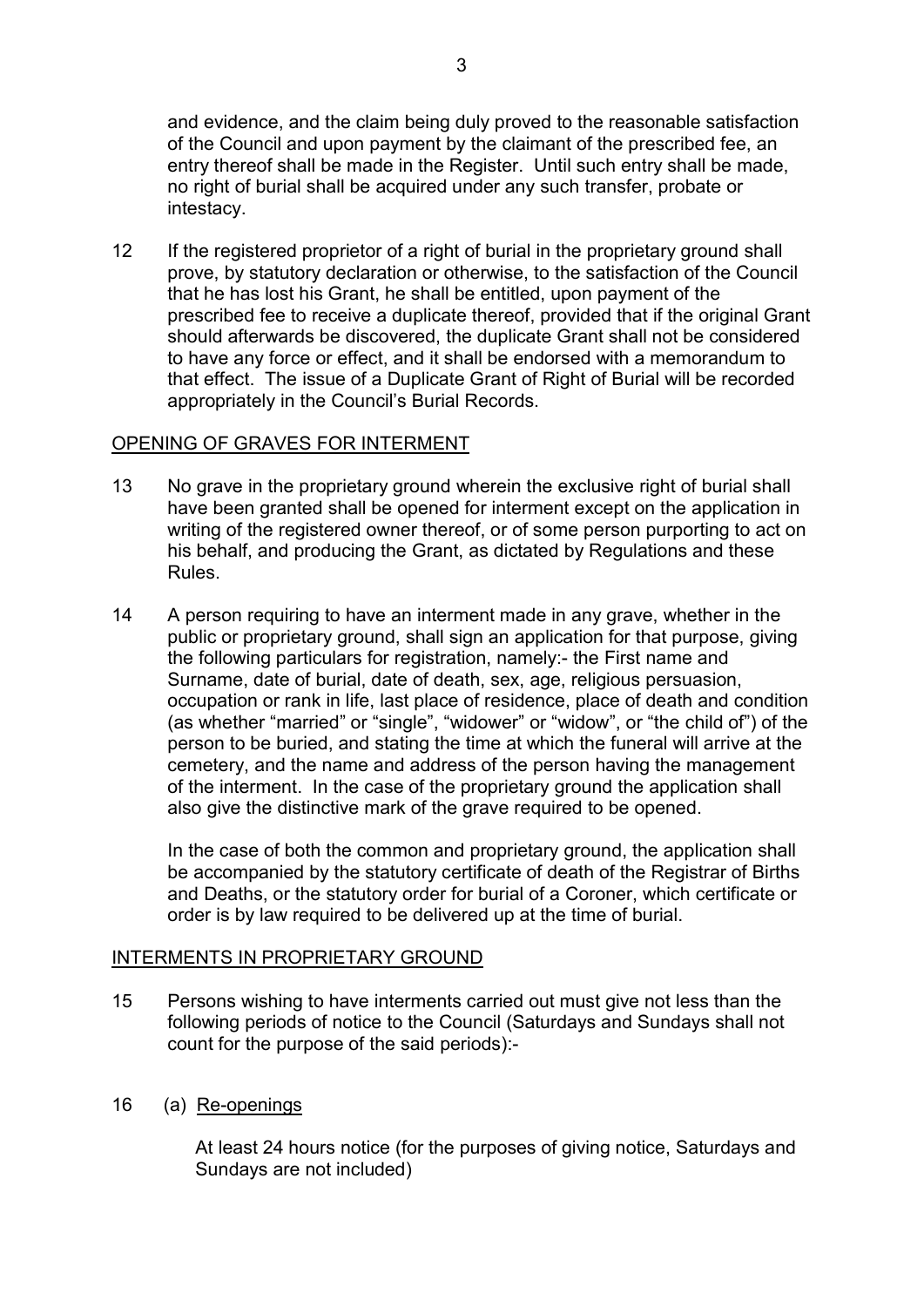#### (b) New Graves

For interments to take place on a Monday, notice must be given not later than 12 noon on the preceding Friday.

For interments to take place on Tuesday, Wednesday, Thursday, Friday or not later than 11.00 am on a Saturday, at least 24 hours' notice must be given.

#### (c) Sealed Grave or Vault

At least 48 hours' notice (for the purposes of giving notice, Saturdays and Sundays are not included)

Where a grave (or graves) is surfaced with concrete or other durable material, proprietors will be required in the case of a grave (or graves) to be opened, to arrange at their own expense for the replacement of the surface covering of the ground on a like for like basis. There will be a charge applied for the removal of concrete when a grave is opened.

17 Every grave in a Cemetery, when opened for the first interment, shall be sunk to the perpendicular depth of 2.430 m (8ft) and the surface thereof made flat, and no coffin shall be buried in any unwalled grave, unless the lid or upper surface thereof shall be sunk to a depth of at least 1.0 m below the ordinary level of the ground, and no grave in which a coffin shall have been laid at that depth shall be opened within twenty years after the same shall have been so laid, without the consent of the Council being first obtained.

In accordance with the Burial Ground Regulations (NI) 1992, the following shall apply:-

- (a) the Council shall not cause or permit to be buried (a) a person over 12 years of age in a grave space less than 2.7m long by 1.2m wide; and a child of 12 years of age or under, in a grave space less than 1.8m long by 90cm wide.
- (b) the Council shall not cause or permit a body to be buried in a grave in such a manner that any part of the coffin is less than 1 metre below the level of any ground adjoining the grave.
- (c) the Council may, where it considers the soil to be of suitable character, permit a coffin to be placed not less than 70cm below the level of any ground adjoining the grave.
- (d) the Council shall not cause or permit a body to be buried in a grave unless the coffin is effectively separated by means of a layer of earth not less than 15cm thick from any coffin previously interred in the grave.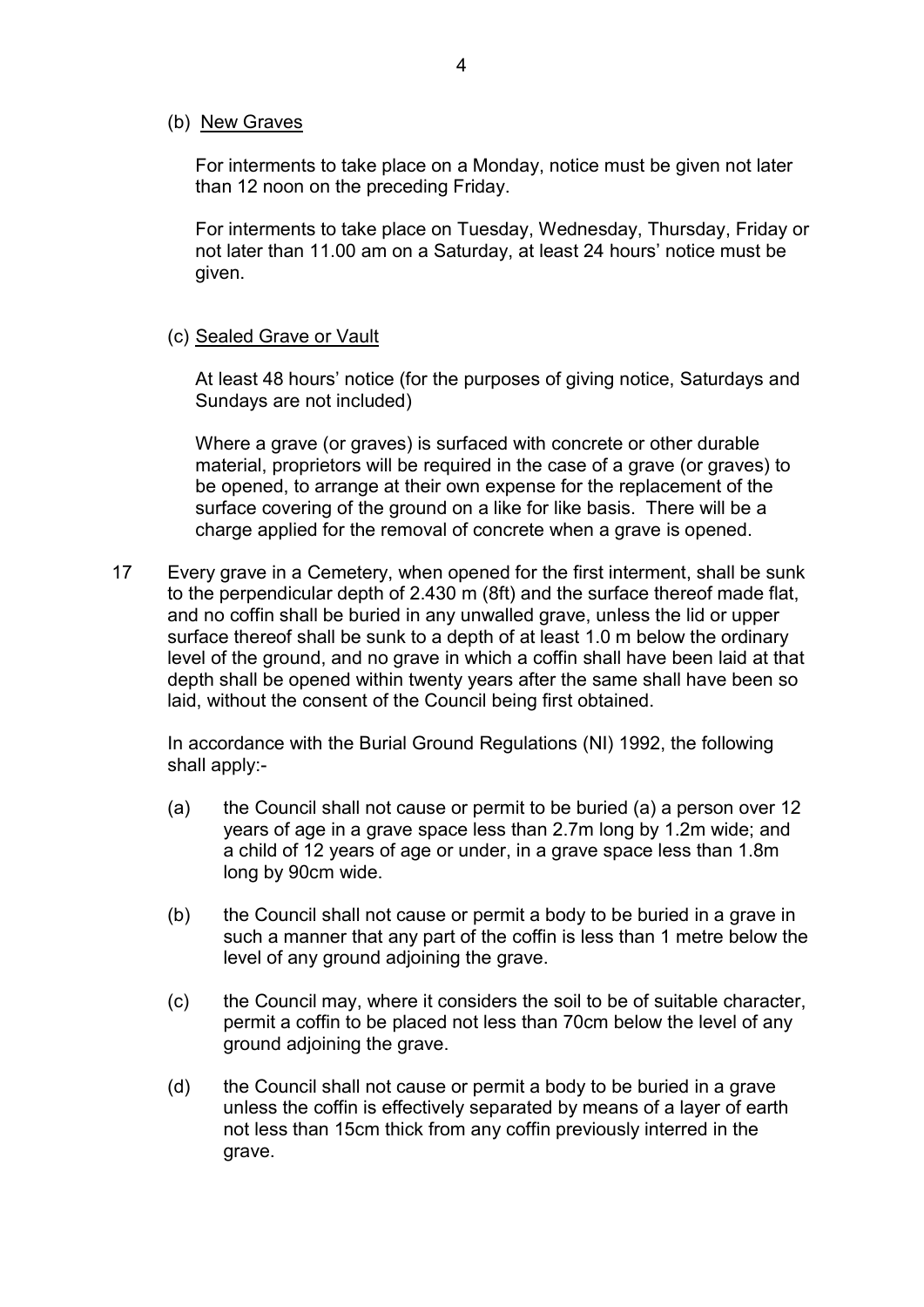# CREMATED REMAINS

18 Cremated remains can be buried. Any burial of cremated remains must be separated by no less than 15cm from the last coffin burial and must be interred a minimum of 30cm below the level of any ground adjoining the grave.

The scattering of cremated remains is not permitted.

### INTERMENT OF FOETAL REMAINS OR CREMATED FOETAL REMAINS

19 The Council will inter foetal remains or cremated foetal remains (pre and post 24 weeks gestation) in proprietary ground on presentation of appropriate documentation from a hospital or GP confirming that the pregnancy ended naturally and lawfully. (A list of documents which will be accepted for these purposes can be obtained on request). The charges which are applied for the interment of stillborn babies will be applicable in this case. Details of the interment will be recorded in the same manner as for the interment of stillborn babies.

# INTERMENT OF BODY PARTS AND RETAINED ORGANS

20 The Council will inter body parts and retained organs in a burial plot, as space permits, with the same charges being applied for the opening of a grave as apply for the interment of cremated remains.

# HOURS FOR INTERMENT

21 The hours during which the cemeteries shall be open for interment in proprietary ground shall be:- Weekdays from 9.00am to 3.00pm (Monday-Thursday) and 9.00am – 2.00pm (Friday), and on Saturdays and Public Holidays from 9.00 am to 12 noon. No interments shall be carried out on a Sunday.

 The cemeteries shall be closed for interment on Sundays, Christmas Day and, for operational reasons, on 12th July or, where  $12<sup>th</sup>$  July falls on a Sunday, the appropriate associated holiday.

 The hours during which the cemeteries shall be open for interment in public ground shall be the same as in proprietary ground except that interments in public ground shall not take place on Saturdays or between 12 noon and 2.00pm Monday to Friday.

The Council reserves the right to exercise flexibility in the application of the Rules relating to the Hours of Interment.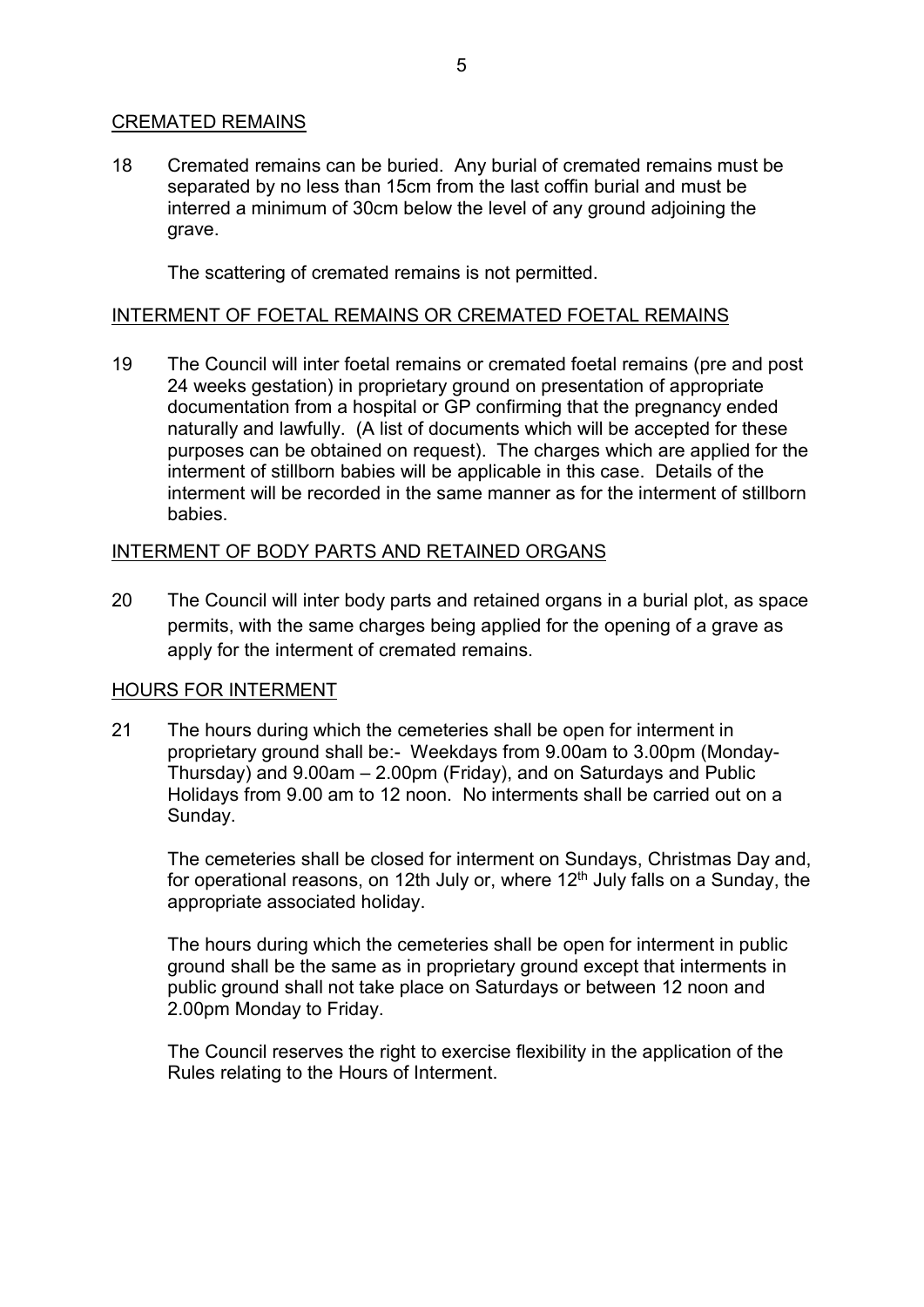# GRAVE CAPACITY

22 See paragraph 17 for details of the perpendicular depth to which a grave shall be sunk.

All applicants for the purchase of a right of burial will be informed by Council officers if the grave selected is thought to contain rock. No refund will be made to any purchaser who loses burial space owing to the existence of rock, nor does the Council guarantee any specific number of interments in any grave.

- 23 Under the Burial Grounds Regulations (NI) 1992 a "burial" includes (a) the interment of cremated human remains; (b) the interment of the bodies of stillborn children and their cremated remains; and (c) the placing in a vault of human remains, cremated human remains, the bodies of still-born children or their cremated remains".
- 24 On the opening of a grave, where it is clear that the perpendicular depth of 8 ft (2.430m) cannot be achieved, or 6 ft (1.830m) in the case of Kircubbin and Whitechurch Cemeteries, the purchaser/owner, or next of kin, or executor of a will, will be immediately notified to inform them of the available space to enable them to make an informed decision on whether they wish to proceed with the burial. In the case of an unused grave, the purchaser/owner will be offered an alternative grave, where possible in the same cemetery, where it is expected that the perpendicular depth of 8 ft or 2.430m or 6 ft (1.830m) in the case of Kircubbin and Whitechurch Cemeteries can be accommodated.
- 25 The Council shall not consider locational issues (e.g. the view or proximity to pathways) as a reason to compensate.

#### TESTING GRAVES FOR OPENING

26 On an application for an order to open a grave in the proprietary ground, the opinion of a Council Officer as to whether the interment can take place having regard to the regulations as to interments and the depth at which coffins are to be placed below the surface of the ground shall be final. However, if the person making such application shall not be satisfied with the decision of the Council Officer, or if the Council Officer shall have any doubt as to whether an interment can take place, having regard to such regulations, the Council Officer shall, upon the person making such application lodging the prescribed sum, have the said grave opened, as far as it can properly be opened, and thereupon, if the Council Officer shall be of the opinion that an interment can take place, having regard to such regulations, the said sum in the case of an application with a view to an immediate interment shall be credited to the person making the said application towards the interment fees; but if the Council Officer shall be of the opinion that the interment cannot take place, or the application is made with a view to a future interment, the grave shall be filled in again, and said sum shall be retained by the Council to cover the cost of the work done.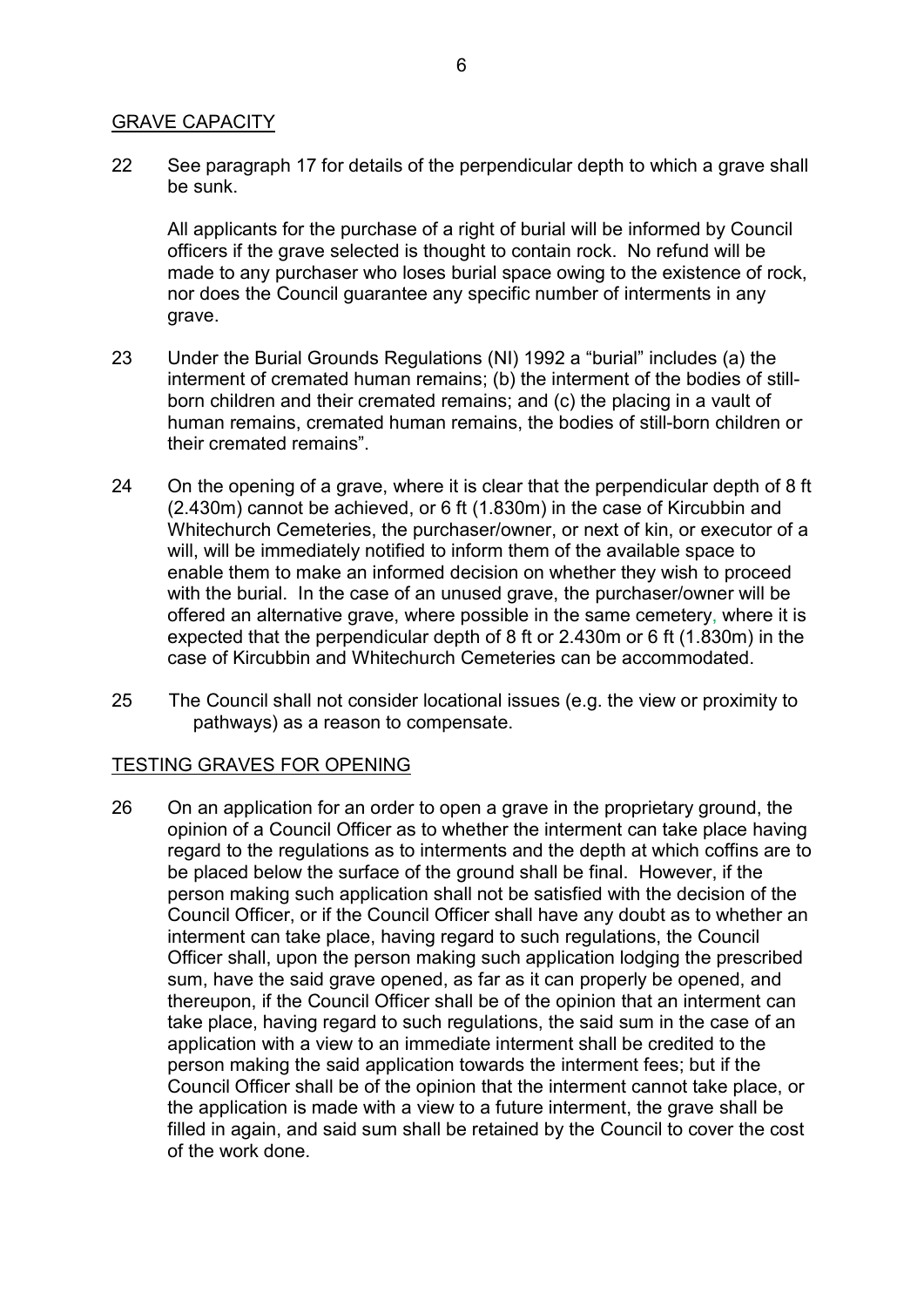- 27 In the event of a certificate, signed by a legally qualified medical professional, certifying that immediate interment of a body is essential to public health, being produced to Council officers, the Council shall, on the production thereof, make arrangements for the interment of such a body, without requiring the prescribed length of notice.
- 28 In the event of a district being visited by an epidemic of disease, the Council may make special orders regulating the order of interments, and the length of notice to be required therefor.

# EXHUMATION

29 Save as specially provided for in the Burial Ground Regulations (NI) 1992, no grave shall be opened nor shall any body, nor the remains of any body, be removed from a grave nor transferred from one place of burial to another, nor exhumed, except under the circumstances and subject to the conditions specially provided by law in that behalf and except with the consent of the Council and upon payment of the prescribed fees. Each case will be judged upon its own merits as to whether exhumation will be permitted. Issues relating to preferred location will not be considered as valid reasons for exhumation.

# SIGNING THE REGISTER OF BURIALS

30 Immediately after an interment, the responsible officer at the appropriate Council Office, overseeing and registering the interment, shall sign the Register of Burials, as required by law. A search in or extract from the Register can be obtained on request.

# ERECTIONS ON GRAVES

- 31 All monuments, headstones, headblocks, plinths, railings, or other erections (including foundations) to be placed on or around graves in the proprietary ground, shall be subject to the approval of the Council, to which a special written statement and drawing of what is proposed to be so erected shall be previously submitted.
	- (a) In respect of each erection, a fee at the prescribed rate shall be paid, on submission of the plan.
	- (b) All such erections shall be of stone or other non-perishable material, and shall be placed on a solid foundation. The Council does not permit the erection of any wooden memorials.
	- (c) No erection exceeding 508 mm (20") in height shall be permitted except at the head of a grave. The height of such erection shall be determined by a measurement taken from the highest point of the surface of the ground forming the boundary of the grave where it is erected.
	- (d) No erection shall be permitted at the head of a grave on the portion reserved for such erections of any headstone exceeding 1.067 m (3' 6") in height, except in cases where it is proposed to erect a crossmemorial when the maximum height shall be limited to 1.371 m (4' 6").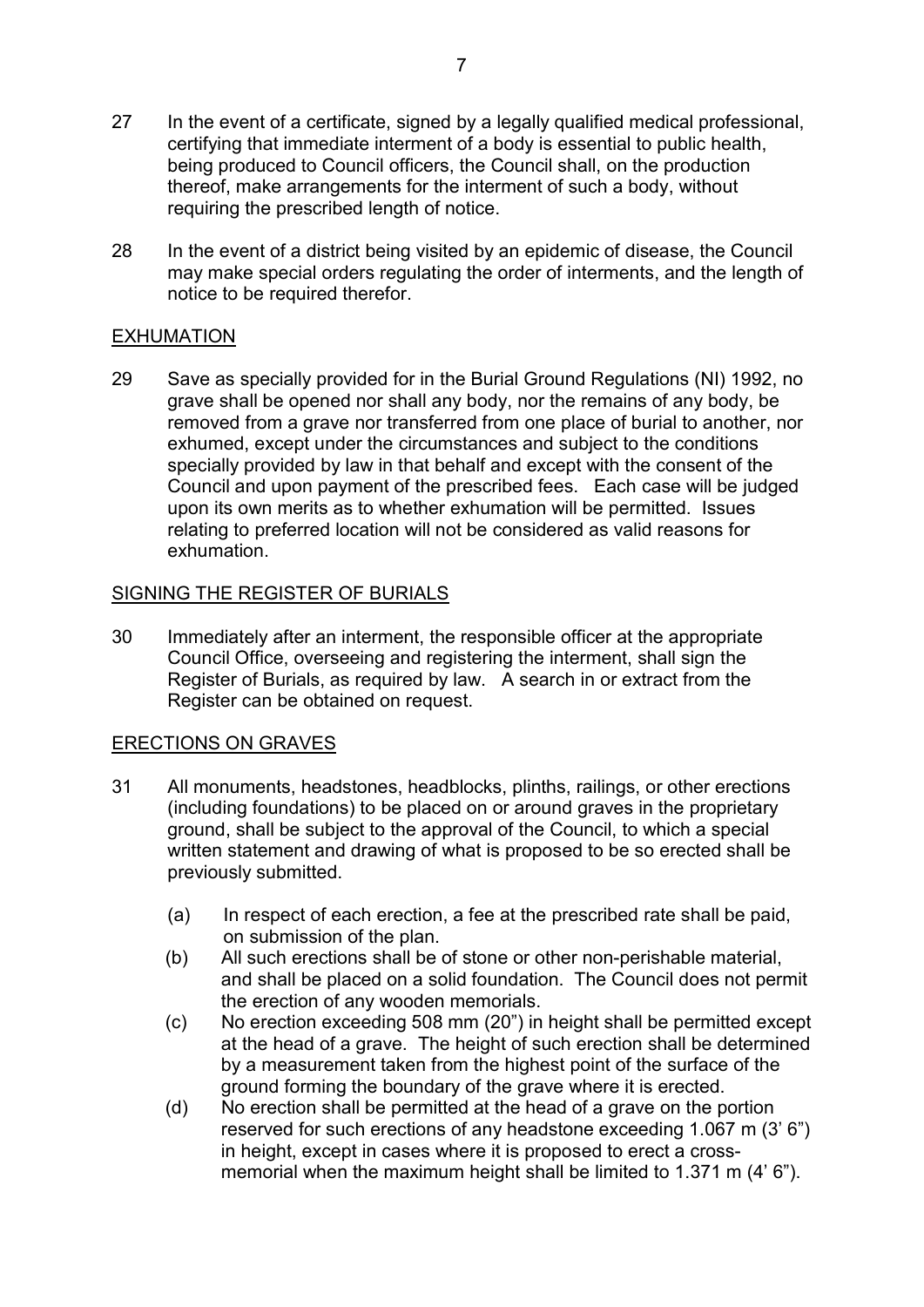- (e) Every erection placed on or around a grave shall bear the distinctive mark of the grave carved or marked in clear characters.
- (f) The approval of the Council shall only cover work executed within one year.
- (g) The placing of hoop iron around graves is prohibited and if so placed will be removed immediately by the cemetery staff.
- (h) No person shall cause an additional inscription to be made on a memorial, without the express permission of the Council. No charge is applicable. Where the owner of the grave is deceased, the applicant seeking to add to an inscription must satisfy the Council that all interested parties in the ownership of the grave have no objection to the inscription. That being the case, an additional inscription may be permitted, without the grave being transferred to a living person, or a charge being applied, subject to the content of the inscription being permitted in accordance with the above rule.
- 32 Each proprietor of the right of burial must keep the brick grave or vault, monument or railing which shall be erected thereon in good order and repair to the satisfaction of the Council, and should anyone fail to do so the Council may have same put in order and repaired at the expense of the party so neglecting; or the Council may cause the tomb or monument to be removed at the expense of the proprietor thereof; or may refuse to permit the vault or grave to be opened until the costs of such repairs or removal shall have been paid.
- 33 Any erection placed on a grave without the approval of the Council to the same, or to the inscription thereon shall be removed and any erection allowed to fall into a bad state of repair shall be repaired, or, if necessary, removed and the cost of doing so in either case shall be a debt from the registered owner of the grave to the Council and recoverable as such.

# LAWN SYSTEM

- 34 Where the Council has decided that a cemetery or section of a cemetery shall be laid out in the "Lawn System", an area shall be provided at the head of each grave not exceeding the width of a grave and no more than 3' 0" from the head of the grave, that being the boundary of the allocated grave space, and may be utilised for the purpose of:-
	- (a) Erection of a headstone,
	- (b) Planting,

No erection exceeding 508 mm (20") in height shall be permitted except at the head of a grave. The height of such erection shall be determined by a measurement taken from the highest point of the surface of the ground forming the boundary of the grave where it is erected.

No erection shall be permitted at the head of a grave on the portion reserved for such erections of any headstone exceeding 1.067m (3' 6") in height,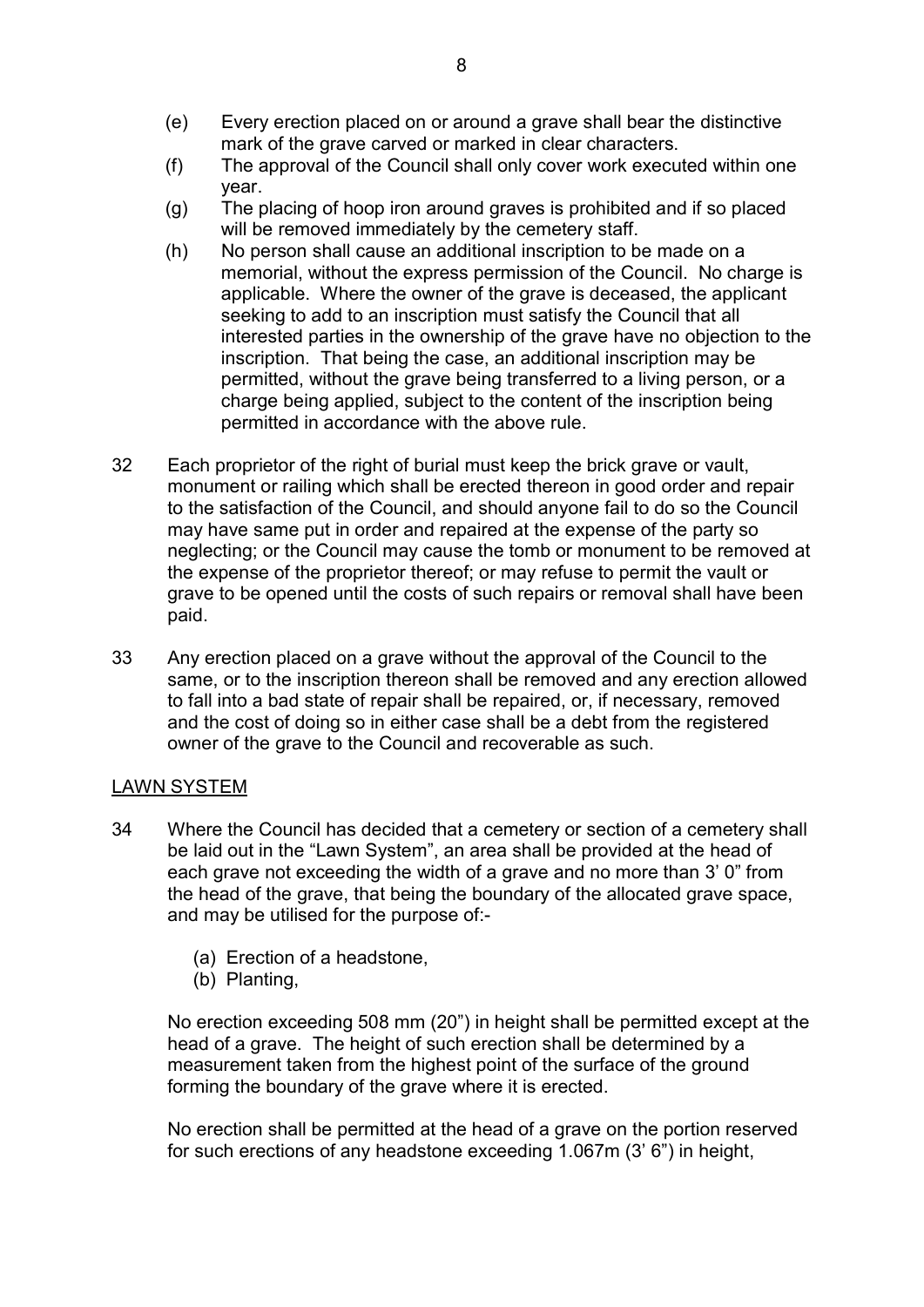except in cases where it is proposed to erect a cross-memorial when the maximum height shall be limited to 1.371m (4' 6").

The erection of pillars, railings, fences, plinths, loops, or other structures, for the purpose of enclosing graves is expressly prohibited.

Details of the cemeteries or sections to which the "Lawn System" will apply can be obtained on request.

See below for rules on the planting of graves in a Lawn Section.

### REMOVAL OF REFUSE ON COMPLETION OF WORK

35 A person placing an erection on or around a grave, or planting or tending a grave, shall cause as little refuse as possible, and shall take away such refuse immediately when finished, and shall not on any account allow it to fall or collect upon an adjoining grave, or injure or disturb an adjoining grave, or any other grave, or any erection, shrub, flower or plant thereon.

 If any default shall be made in observing this Rule the Council will have the default remedied and the expense thereof shall be a debt from the registered owner of the grave to the Council and be recoverable accordingly.

36 No hewing or dressing of stones, nor operations of any kind, except the dressing of the graves, will be permitted within the Cemetery, or in the approaches thereto, unless specially sanctioned by the Council; and all rubbish or refuse remaining after the erection of monuments or other operations duly sanctioned must be immediately removed at the expense of the owners of the ground, or of the person executing the work.

# PLANTING OF GRAVES

- 37 No person shall plant any tree or shrub on a grave. No person shall cut, break, nor in any way interfere with any tree or shrub hitherto planted thereon without the permission of a Council officer. (In those sections designated as "Lawn Sections", only planting of shrubs and plants which will not exceed 20" in height is permitted).
- 38 Council Officers shall be at liberty from time to time to remove or prune any tree, shrub, flower, or other plant growing on a grave if they are of the opinion that the same is detrimental to the appearance of the Cemetery, or is likely to cause injury to any erection in the Cemetery, or to interfere in any way with interments either in the grave on which it is growing or in an adjoining or neighbouring grave.

#### GENERAL

39 In these Rules "The Council" means the North Down and Ards Borough Council or any other name which may be adopted by that Council in due course.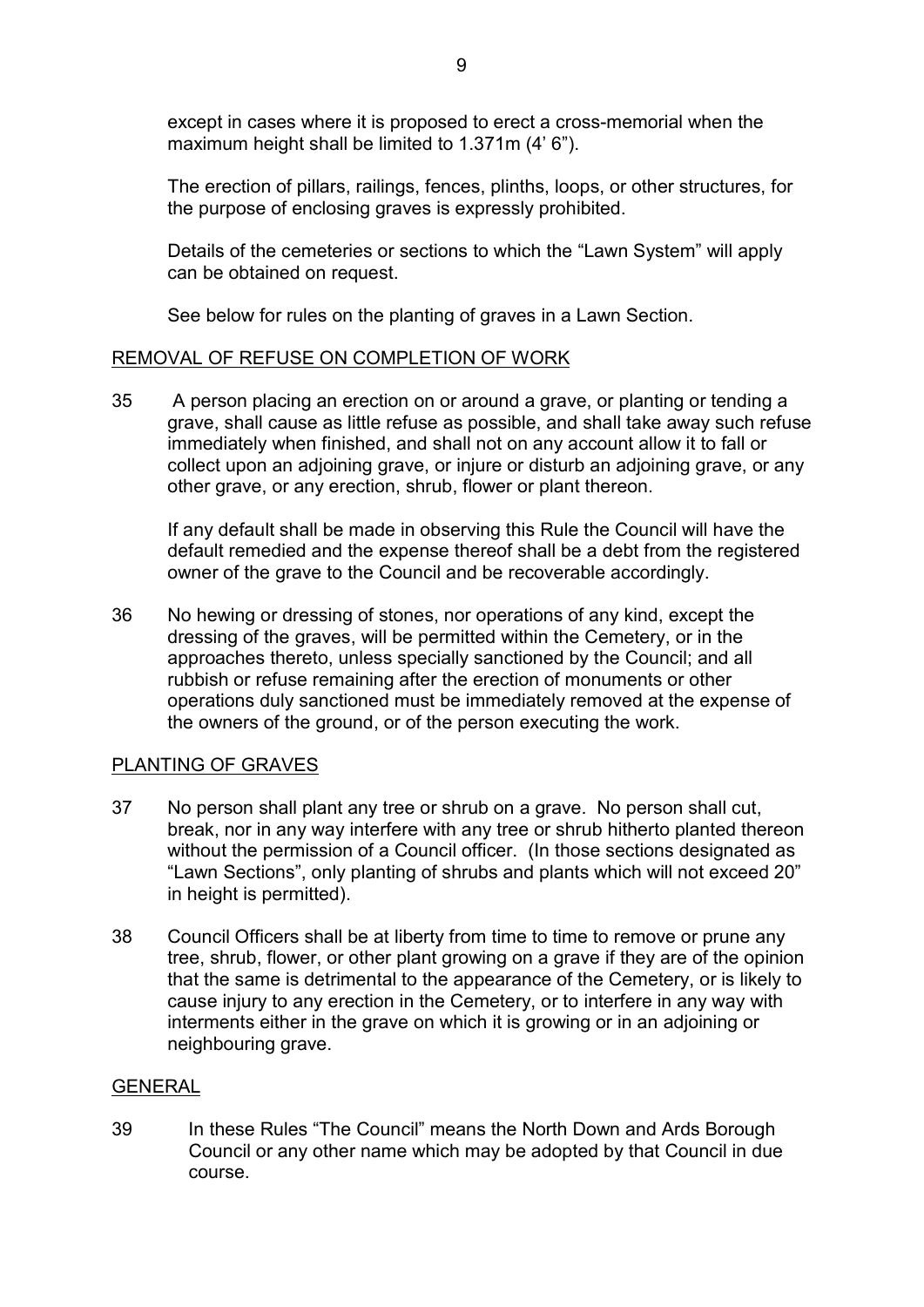- 40 All fees and payments stated in the foregoing Rules to be "prescribed" shall be fixed from time to time by the Council.
- 41 All workmen and others employed in the Cemetery shall be subject to, and under the immediate control of the Caretaker of the Cemetery or designated Council officer, and he shall also regulate the hours to be observed for the admission and departure of all persons employed in the Cemetery.
- 42 No person shall enter or leave the Cemetery except by one of the entrance gates; or walk, or trespass upon any of the shrubberies; or injure any tree, plant, or shrub; or pluck any flower; or meddle or interfere with any monument, tomb, or gravestone. No dogs, other than assistance dogs, shall be allowed into the Cemetery.
- 43 The Council will not be responsible for any loss, injury, or damage which may happen to monuments, wreaths, shades, trees, shrubs, flowers, or other mementoes at or upon the graves.
- 44 The Caretaker or Officer of the Council, for the time being in charge of the Cemetery, may remove from it any person who conducts himself or herself improperly therein, and shall prevent any person from entering the Cemetery during prohibited hours.
- 45 Every person who shall wilfully destroy or injure any building, wall or fence, in or connected with the Cemetery, or destroy or injure any tree, shrub, plant or flower in it, or rub or disfigure any of the walls, or put up any bill thereon, or wilfully destroy, injure or deface any of the monuments, tablets, inscriptions, or gravestones, or do any other wilful damage, or play at any game or sport, or discharge firearms (save at a military funeral), or wilfully disturb any persons assembled therein for the purpose of burying any body, or who shall commit any nuisance, shall be reported to the police for further action to be taken.
- 46 The hours during which the Cemetery shall be open to the public may, from time to time, be fixed by the Council.
- 47 The foregoing Rules shall remain in force and be binding on all proprietors of the right of burial in the Cemetery, and all other persons, until same be altered by the Council.
- 48 The Rules and Regulations made by the North Down Rural District Council, Donaghadee Urban District Council and Newtownards Joint Burial Board are hereby repealed.
- 49 The Rules and Regulations made by the Ards Borough Council and North Down Borough Council are hereby repealed.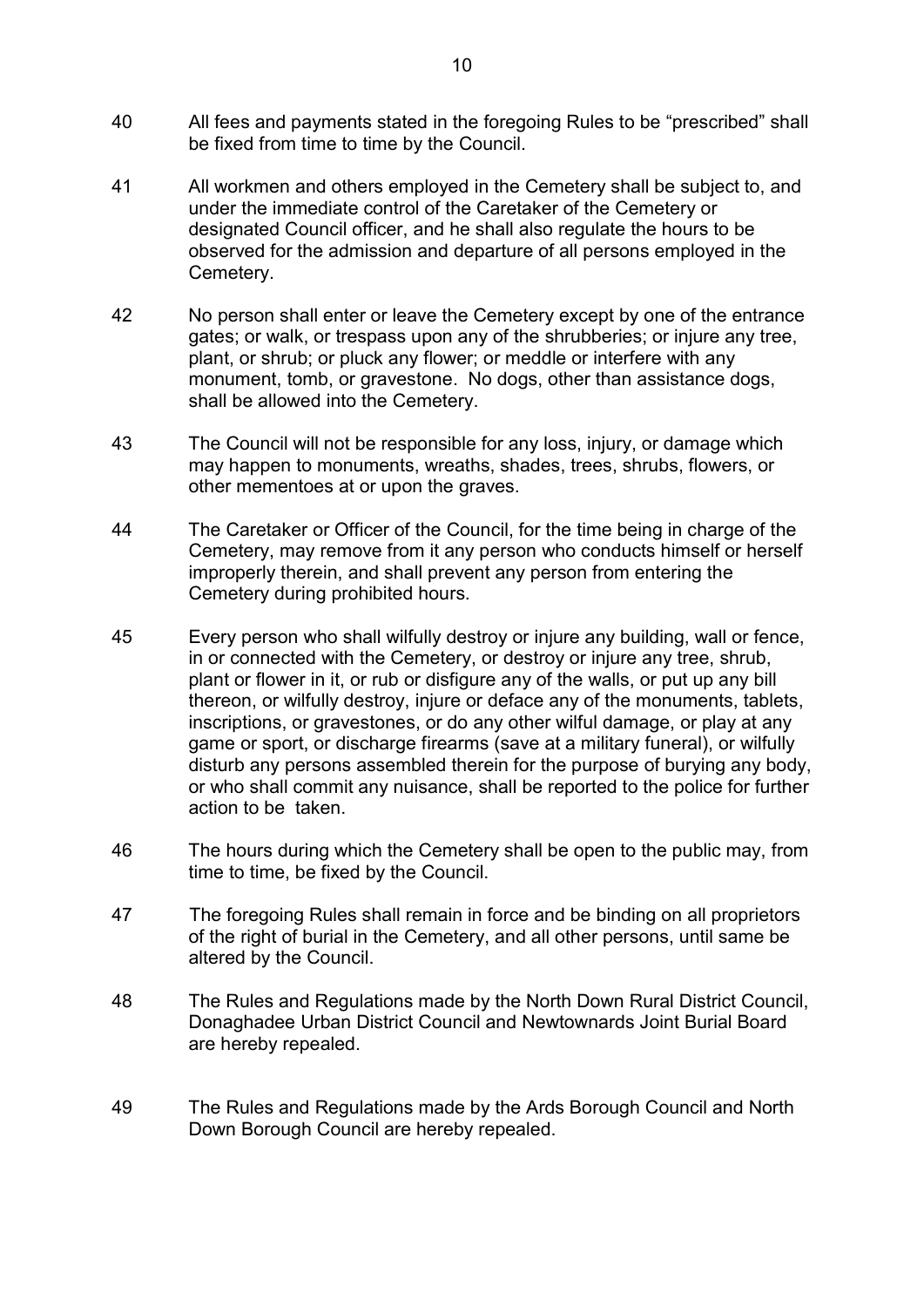### MISCELLANEOUS

#### Buy Back of Unused Graves

50 The Council, in response to requests to sell back graves, will buy back unwanted graves from the owner of the grave at three fifths of the original purchase price, provided they have not been used for burials and on return of the original Right of Burial papers.

### Use of Metal Detectors and Digging

51 The Council does not permit the use of metal detectors within its burial grounds, unless it is by the Council's express and explicit consent. No persons are permitted to dig in a burial ground except for the purpose of maintaining a grave, in pursuance of a right under section 78 of the Act of 1878; or under section 16 (1) (f) of the Historic Monuments Act (NI) 1971.

### Memorial Trees

- 52 The Council permits the planting of memorial trees in its burial grounds at Movilla, Clandeboye and Redburn Cemeteries only, subject to available space.
- 53 The tree will be chosen by the Council and planted on a suitable site allocated by the Council. Plaques may only be purchased from the Council and a maximum of two Tree Remembrance Plaques will be permitted at the base of each tree. Plaque wording must be approved by the Council and application forms must be returned to the Council within 60 days of purchase of a plaque.
- 54 Cremated remains may only be buried at memorial trees in the presence of an appropriate officer. The precise location for the interment of ashes will be decided by an appropriate officer.
- 55 Plastic flower holders may be used for the purposes of holding fresh flowers. No shrubs or small trees may be planted at the base of the tree. No items may be tied to the tree or post as this may cause injury to the tree. No surrounds, railings, stones or stone chippings of any kind will be permitted around the base of the tree. Bulbs, winter and summer bedding plants may be permitted provided they are placed in a suitable flowerbed and, when planted, do not interfere with the neck or roots of the tree. The soil level around the tree must not be raised as this will adversely affect the tree.
- 56 The tree is the property of the Council and must not be removed from the cemetery for any reason.

#### Memorial Benches

57 The Council, on receipt of applications from members of the public to have bench seats placed in Movilla, Comber (Old), Loughview (Comber), Ballyvester, Greyabbey, Kircubbin, Kirkistown and Whitechurch cemeteries in